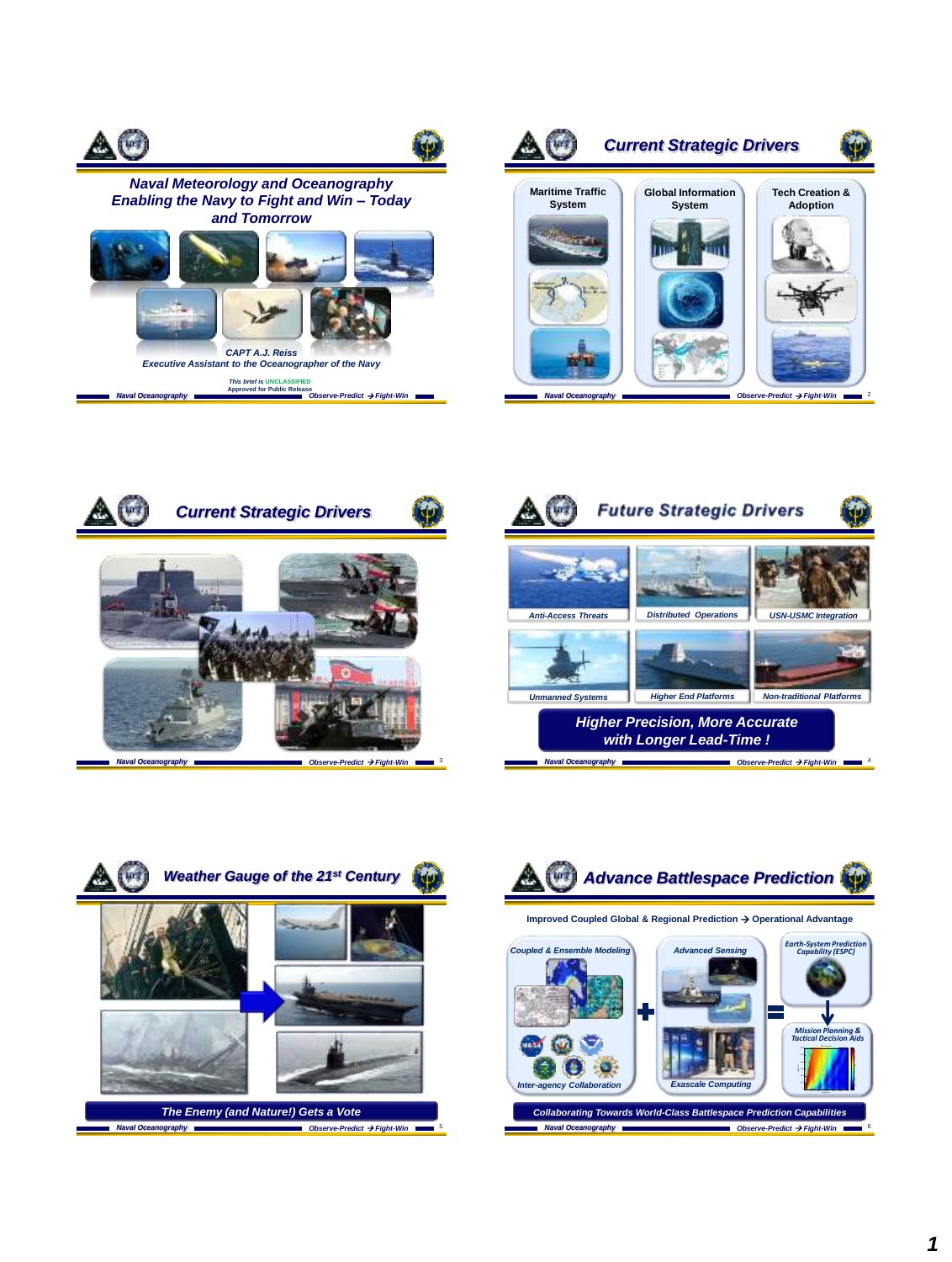













*Back Ups*

**Naval Oceanography Observe-Predict**  $\rightarrow$  **Fight-Win** 11 **Naval Oceanography Observe-Predict**  $\rightarrow$  **Fight-Win**